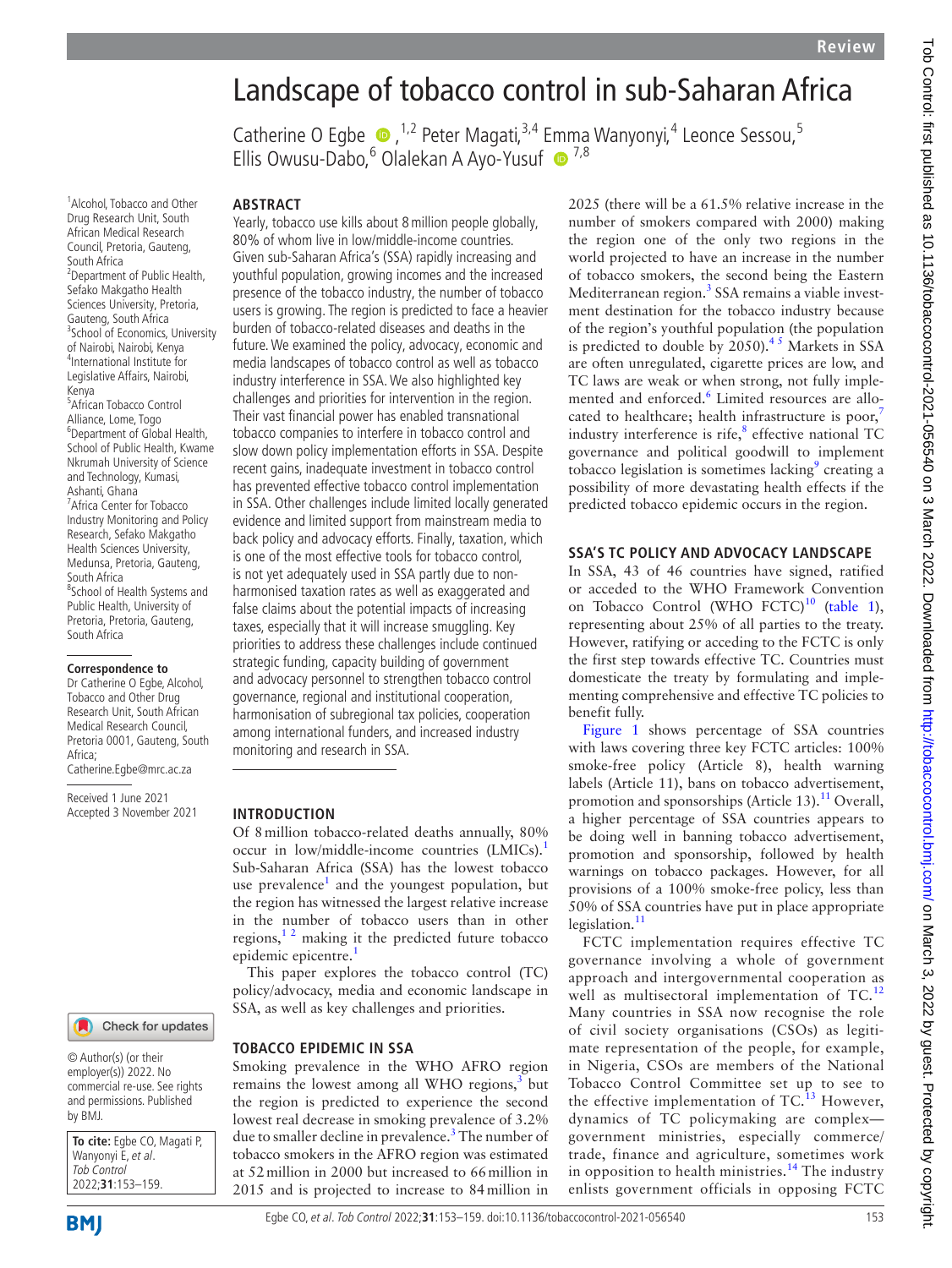<span id="page-1-0"></span>**Table 1** WHO FCTC and protocol to eliminate illicit trade in tobacco products status with retail price and total tax share of the most sold brand of cigarettes, in sub-Saharan Africa

|                                 | <b>FCTC</b> status           |                | <b>PEITTP status</b>     |                              | Retail                   |                |                             |                             |                |                            |
|---------------------------------|------------------------------|----------------|--------------------------|------------------------------|--------------------------|----------------|-----------------------------|-----------------------------|----------------|----------------------------|
| Country                         | Signature                    | Ratification*  | Signature                | Ratification*t               | price in<br>US\$         | Excise tax tax | <b>VAT/sales</b>            | Import<br>duties            | Other<br>taxes | Percentage of<br>total tax |
| Angola                          | 29 Jun 2004                  | 20 Sep 2007    | $\overline{\phantom{a}}$ | $\blacksquare$               | 2.34                     | 16.43%         | 15.38%                      | $0.00\%$                    | 3.67%          | 35.47                      |
| Benin                           | 18 Jun 2004                  | 3 Nov 2005     | 24 Sep 2013              | 6 Jul 2018                   | 1.56                     | 3.93%          | 2.17%                       | 5.82%                       | 0.19%          | 12.11                      |
| <b>Botswana</b>                 | 16 Jun 2003                  | 31 Jan 2005    | 1 Oct 2013               | $\overline{\phantom{a}}$     | 0.90                     | 7.77%          | 1.40%                       | $0.00\%$                    | 0.37%          | 9.54                       |
| <b>Burkina Faso</b>             | 22 Dec 2003                  | 31 Jul 2006    | 8 Mar 2013               | 30 Mar 2016                  | 4.31                     | 35.15%         | 10.71%                      | $0.00\%$                    | 6.30%          | 52.17                      |
| <b>Burundi</b>                  | 16 Jun 2003                  | 22 Nov 2005    | $\overline{\phantom{a}}$ | $\overline{a}$               | 1.35                     | 28.25%         | 15.25%                      | $0.00\%$                    | $0.00\%$       | 43.50                      |
| Cabo Verde                      | 17 Feb 2004                  | 4 Oct 2005     | $\overline{\phantom{a}}$ | 16 Oct 2019 <sup>*</sup>     | 1.04                     | 22.00%         | 15.25%                      | $0.00\%$                    | $0.00\%$       | 37.25                      |
| Cameroon                        | 13 May 2004                  | 3 Feb 2006     | $\overline{\phantom{a}}$ | $\overline{\phantom{a}}$     | 2.66                     | 12.92%         | 2.78%                       | 3.73%                       | 0.05%          | 19.49                      |
| Central African<br>Republic     | 29 Dec 2003                  | 7 Nov 2005     | $\overline{\phantom{a}}$ | $\centerdot$                 | 1.26                     | 20.51%         | 16.14%                      | 4.79%                       | 1.75%          | 43.19                      |
| Chad                            | 22 Jun 2004                  | 30 Jan 2006    | $\overline{\phantom{a}}$ | 13 Jun 2018*                 | $\overline{\phantom{a}}$ |                | $\overline{\phantom{a}}$    | $\overline{\phantom{a}}$    | $\sim$         | $\overline{\phantom{a}}$   |
| Comoros                         | 27 Feb 2004                  | 24 Jan 2006    | $\overline{\phantom{a}}$ | 14 Oct 2016*                 | 0.90                     | 32.10%         | 15.25%                      | $0.00\%$                    | 4.24%          | 51.60                      |
| Congo                           | 23 Mar 2004                  | 6 Feb 2007     | $\overline{\phantom{a}}$ | 14 May 2015                  | 0.96                     | 62.76%         | 9.09%                       | $0.00\%$                    | 1.99%          | 73.84                      |
| Côte d'Ivoire                   | 24 Jul 2003                  | 13 Aug 2010    | 24 Sep 2013              | 25 May 2016                  | 1.35                     | 10.97%         | 15.90%                      | $0.00\%$                    | $0.00\%$       | 26.87                      |
| Democratic<br>Republic of Congo | 28 Jun 2004                  | 28 Oct 2005    | 9 Dec 2013               | $\overline{\phantom{a}}$     | 1.26                     | 16.29%         | 15.25%                      | $0.00\%$                    | 3.00%          | 34.54                      |
| <b>Equatorial Guinea</b>        | $\sim$                       | 17 Sep 2005*   | $\overline{\phantom{a}}$ |                              | 0.51                     | 38.31%         | 13.79%                      | $0.00\%$                    | $0.00\%$       | 52.11                      |
| Eritrea                         | $\mathcal{L}_{\mathcal{A}}$  |                | $\overline{\phantom{a}}$ | $\blacksquare$               | 0.90                     | 8.02%          | 6.25%                       | 9.62%                       | 0.32%          | 24.21                      |
| Eswatini                        | 29 Jun 2004                  | 13 Jan 2006    | $\overline{\phantom{a}}$ | 21 Sep 2016*                 | $\omega_{\rm c}$         | $\cdots$       | $\mathcal{L}_{\mathcal{A}}$ | $\mathcal{L}_{\mathcal{C}}$ | $\sim$         | $\overline{\phantom{a}}$   |
| Ethiopia                        | 25 Feb 2004                  | 25 Mar 2014    | $\overline{\phantom{a}}$ | $\mathcal{L}^{\pm}$          | 1.15                     | 40.78%         | 10.39%                      | $0.00\%$                    | $0.00\%$       | 51.16                      |
| Gabon                           | 22 Aug 2003                  | 20 Feb 2009    | 10 Jan 2013              | 1 Oct 2014 <sup>+</sup>      | 1.81                     | 8.44%          | 4.94%                       | 7.79%                       | 0.38%          | 21.55                      |
| Gambia                          | 16 Jun 2003                  | 18 Sep 2007    | $\overline{\phantom{a}}$ | 26 Sep 2016*                 | 1.35                     | 35.71%         | 6.92%                       | 1.74%                       | 4.38%          | 48.75                      |
| Ghana                           | 20 Jun 2003                  | 29 Nov 2004    | 24 Sep 2013              |                              | 0.88                     | 16.51%         | 14.89%                      | $0.00\%$                    | 0.35%          | 31.75                      |
| Guinea                          | 1 Apr 2004                   | 7 Nov 2007     | $\overline{\phantom{a}}$ | 9 May 2017*                  | 0.52                     | 3.89%          | 2.87%                       | 2.60%                       | 0.36%          | 9.71                       |
| Guinea-Bissau                   |                              | 7 Nov 2008*    | 24 Sep 2013              |                              | $\blacksquare$           |                | $\overline{\phantom{a}}$    | $\sim$                      | $\blacksquare$ | $\omega$                   |
| Kenya                           | 25 Jun 2004                  | 25 Jun 2004    | 29 May 2013              | 4 May 2020                   | 2.32                     | 25.26%         | 13.79%                      | $0.00\%$                    | $0.00\%$       | 39.05                      |
| Lesotho                         | 23 Jun 2004                  | 14 Jan 2005    | $\overline{\phantom{a}}$ |                              | 2.77                     | 37.54%         | 13.04%                      | 0.00%                       | $0.00\%$       | 50.58                      |
| Liberia                         | 25 Jun 2004                  | 15 Sep 2009    | $\overline{\phantom{a}}$ | $\frac{1}{2}$                | 1.41                     | 46.52%         | 9.09%                       | 1.07%                       | 0.11%          | 56.78                      |
| Madagascar                      | 24 Sep 2003                  | 22 Sep 2004    | 25 Sep 2013              | 21 Sep 2017                  | 1.05                     | 63.61%         | 16.67%                      | 0.00%                       | 0.15%          | 80.43                      |
| Malawi                          |                              | $\sim$         | $\overline{\phantom{a}}$ | $\sim$                       | 0.71                     | 42.16%         | 14.16%                      | 0.00%                       | $0.00\%$       | 56.32                      |
| Mali                            | 23 Sep 2003                  | 19 Oct 2005    | 8 Jan 2014               | 17 Jun 2016                  | 1.44                     | 11.18%         | 9.19%                       | 6.51%                       | 0.81%          | 27.69                      |
| Mauritania                      | 24 Jun 2004                  | 28 Oct 2005    |                          |                              | 1.07                     | 1.99%          | 1.66%                       | 1.37%                       | 0.89%          | 5.91                       |
| <b>Mauritius</b>                | 17 Jun 2003                  | 17 May 2004    | $\overline{\phantom{a}}$ | 26 Jun 2018*                 | 3.75                     | 68.15%         | 13.04%                      | 0.00%                       | $0.00\%$       | 81.19                      |
| Mozambique                      | 18 Jun 2003                  | 14 Jul 2017    | $\overline{\phantom{a}}$ |                              | 0.85                     | 14.00%         | 14.53%                      | $0.00\%$                    | $0.00\%$       | 28.53                      |
| Namibia                         | 29 Jan 2004                  | 7 Nov 2005     | $\overline{\phantom{a}}$ |                              | 3.58                     | 29.00%         | 13.04%                      | $0.00\%$                    | $0.00\%$       | 42.04                      |
| Niger                           | 28 Jun 2004                  | 25 Aug 2005    | $\overline{\phantom{a}}$ | 12 Jul 2017*                 | 0.90                     | 14.96%         | 15.97%                      | $0.00\%$                    | 0.89%          | 31.82                      |
| Nigeria                         | 28 Jun 2004                  | 20 Oct 2005    | ÷,                       | 8 Mar 2019*                  | 1.05                     | 30.00%         | 6.98%                       | $0.00\%$                    | $0.00\%$       | 36.98                      |
| Rwanda                          | 2 Jun 2004                   | 19 Oct 2005    |                          |                              | 1.06                     | 49.00%         | 15.25%                      | $0.00\%$                    | $0.00\%$       | 64.25                      |
| Sao Tome &<br>Principe          | 18 Jun 2004                  | 12 Apr 2006    |                          |                              | 1.42                     | 29.15%         | $0.00\%$                    | 4.54%                       | $0.00\%$       | 33.69                      |
| Senegal                         | 19 Jun 2003                  | 27 Jan 2005    | $\overline{\phantom{a}}$ | 31 Aug 2016*                 | 1.26                     | 22.99%         | 15.25%                      | $0.00\%$                    | $0.00\%$       | 38.24                      |
| Seychelles                      | 11 Sep 2003                  | 12 Nov 2003    | $\overline{\phantom{a}}$ | 7 Jan 2020*                  | 7.12                     | 56.46%         | 13.04%                      | $0.00\%$                    | $0.00\%$       | 69.51                      |
| Sierra Leone                    |                              | 22 May 2009*   | $\overline{\phantom{a}}$ |                              | 0.62                     | 4.29%          | 13.04%                      | 5.01%                       | 0.21%          | 22.56                      |
| South Africa                    | 16 Jun 2003                  | 19 Apr 2005    | 10 Jan 2013              |                              | 2.62                     | 39.69%         | 13.04%                      | $0.00\%$                    | $0.00\%$       | 52.73                      |
| South Sudan                     | $\overline{\phantom{a}}$     | $\blacksquare$ | $\overline{\phantom{a}}$ | $\qquad \qquad \blacksquare$ | 2.44                     | 33.90%         | 15.25%                      | $0.00\%$                    | 16.95%         | 66.10                      |
| Togo                            | 12 May 2004                  | 15 Nov 2005    | 9 Jan 2014               | 31 Jan 2018                  | 2.57                     | 40.47%         | 13.04%                      | $0.00\%$                    | $0.00\%$       | 53.51                      |
| Uganda                          | 5 Mar 2004                   | 20 Jun 2007    |                          |                              | 1.26                     | 25.46%         | 15.25%                      | $0.00\%$                    | 0.65%          | 41.37                      |
| United Republic of<br>Tanzania  | 27 Jan 2004                  | 30 Apr 2007    | 24 Sep 2013              |                              | 1.09                     | 27.50%         | 7.08%                       | $0.00\%$                    | $0.00\%$       | 34.58                      |
| Zambia                          | $\qquad \qquad \blacksquare$ | 23 May 2008*   | $\overline{\phantom{a}}$ | $\overline{\phantom{a}}$     | 1.74                     | 14.71%         | 15.25%                      | $0.00\%$                    | $0.00\%$       | 29.97                      |
| Zimbabwe                        | $\overline{\phantom{a}}$     | 4 Dec 2014*    | $\overline{\phantom{a}}$ | $\overline{\phantom{a}}$     | 1.16                     | 25.00%         | 13.79%                      | $0.00\%$                    | $0.00\%$       | 38.79                      |

Data source for FCTC and PEITTP status: United Nations Treaties.<sup>10 66</sup> Price and tax share data source: 2021 WHO Global Tobacco Control Report.<sup>39</sup>

Values in bod are the ones which are above the threshold of 75% as required by the WHO FCTC.

\*Accession. †Acceptance.

FCTC, Framework Convention on Tobacco Control; PEITTP, Protocol to Eliminate Illicit Trade in Tobacco Products.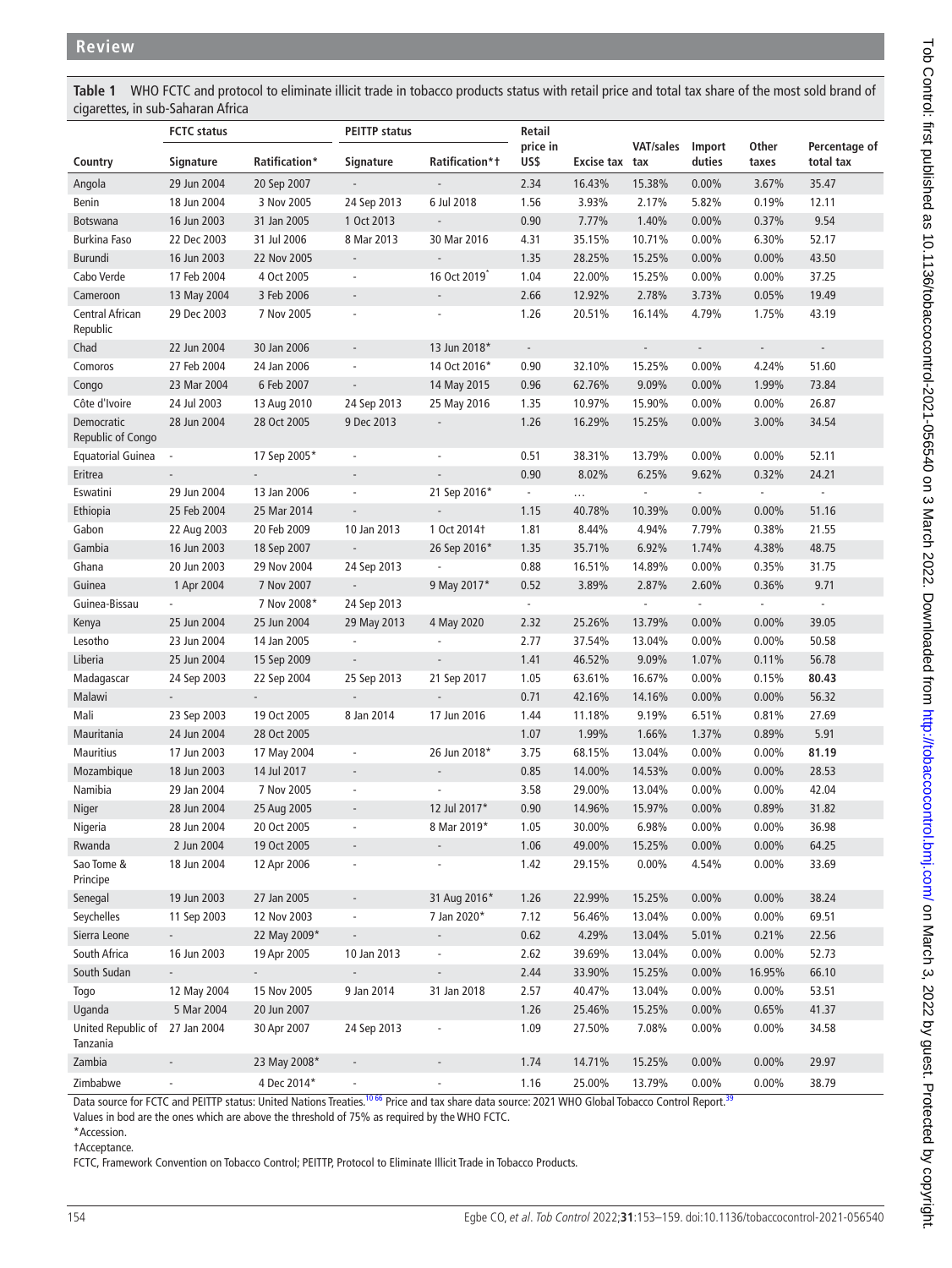

<span id="page-2-0"></span>**Figure 1** Percentage of SSA countries with comprehensive tobacco policies in three key areas (data source: Campaign for Tobacco Free Kids Policy Factsheets). Reference: Campaign for Tobacco Free Kids. Tobacco Control Laws: Policy Factsheets. 2021; [https://wwwtobaccocontrollawsorg/legislation/](https://wwwtobaccocontrollawsorg/legislation/factsheet/) [factsheet/](https://wwwtobaccocontrollawsorg/legislation/factsheet/). Accessed 20 April 2021. SSA, sub-Saharan Africa.

provision and implementation in many SSA countries. In Nigeria, some policymakers were enlisted to stall legislative procedure on the National Tobacco Control Act 2015.<sup>15</sup> In South Africa, some officials of the 'Hawks' (special anticorruption unit within the police service), the South African Police Service, the South African Revenue Services and other government parastatals were implicated in a case of 'advancing the interest of commercial enterprises' including the tobacco industry.<sup>[16](#page-5-14)</sup> In some East African countries, policymakers were reported to have collected bribes to advance the position of the tobacco industry both at country and international levels. $^{17}$  $^{17}$  $^{17}$ 

Lack of capacity also challenges policy formulation and imple-mentation. Most SSA health ministries have a TC focal point<sup>[18](#page-5-16)</sup> but these are not exclusively dedicated to TC activities. Health ministries may need more negotiation and diplomacy skills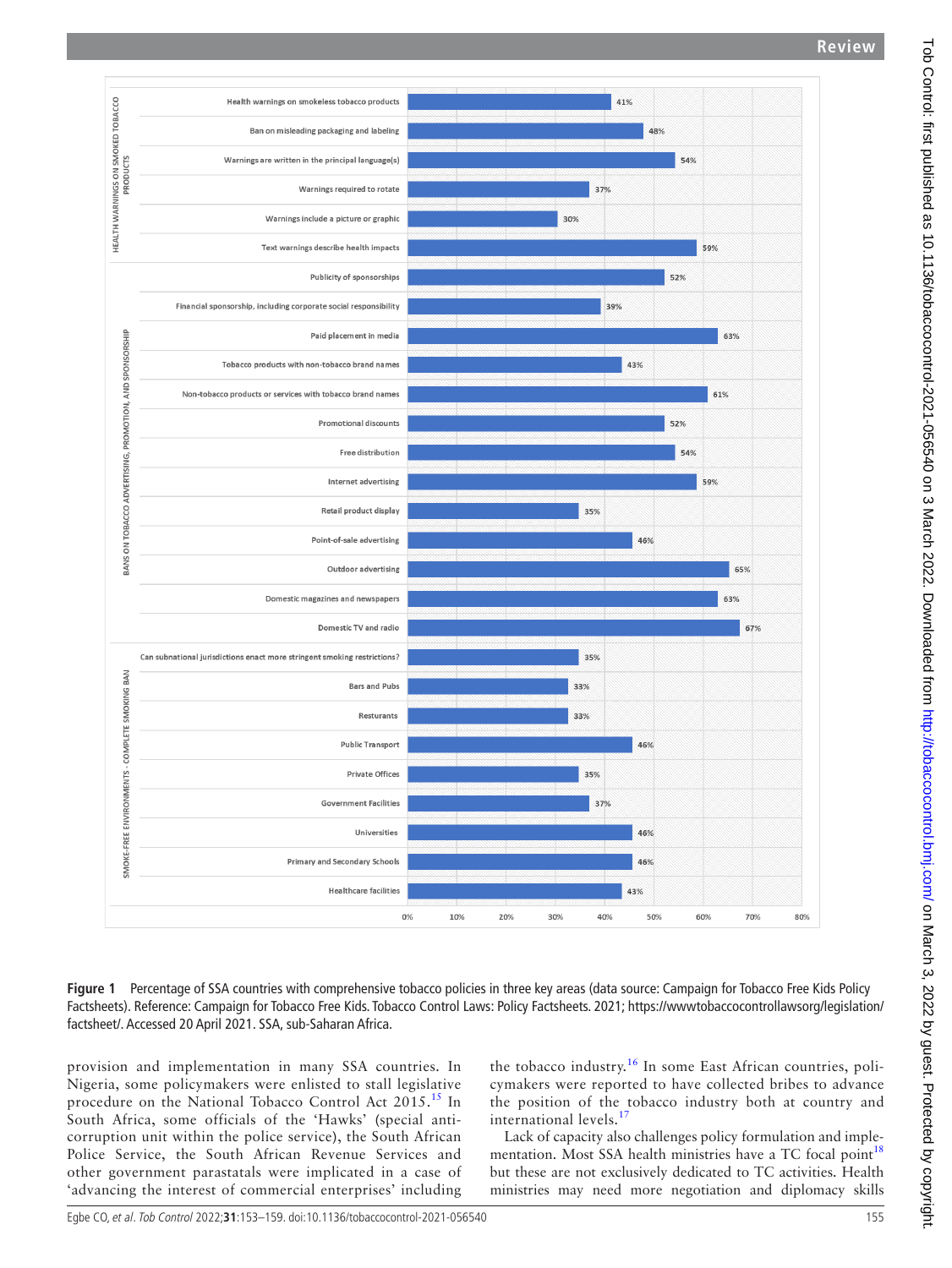to bring together other government departments/agencies to discuss and agree on common TC approaches.<sup>[19 20](#page-5-17)</sup>

A key barrier to effective policy implementation in most African countries is the limited government investment in TC. With limited health budgets in most SSA countries and falling behind the widely recommended 5% of Gross Domestic Product earmarked for the health sector, $^{21}$  or the allocation of 15% of budget for health financing pledged in the Abuja Declaration,  $722$ it is not a surprise that most countries do not adequately fund TC.[23](#page-5-19) Very little is known of the amount of money spent by African governments on TC and of the seven countries with data, government spending on tobacco control amounts to US\$337 000, or about US\$0.006 per capita, $^{23}$  compared with US\$4.08 per capita for HIV/AIDs spending.<sup>[24](#page-5-20)</sup> Available data show that 11 SSA countries impose special levies or taxes on tobacco products but only six (Botswana, Cote d'Ivoire, Gabon, Kenya, Madagascar and Mauritius) use some of these funds for  $TC<sup>25</sup>$  The lack of government funding creates a gap which to some extent has been filled by international funders coordinated by the WHO.<sup>[23](#page-5-19)</sup> Such funders include International Development Research Centre, The Union, Bloomberg initiatives through the Campaign for Tobacco Free Kids, and the Bill and Melinda Gates Foundation.<sup>[23](#page-5-19)</sup> CSOs and non-governmental organisations<sup>15</sup> <sup>26</sup> have been vocal and visible in the SSA political space, contributing to awareness creation and the advancement of the adoption of TC legislation in the region[.27](#page-5-22) However, many CSOs involved in advocacy are relatively young, lacking experience and sustainable means beyond donor funding.<sup>28</sup> Governments must invest in national TC programmes, with donor agencies supporting advocacy to complement government's initiatives. For example, Gates Foundation (through the Centre for Tobacco Control in Africa) provides support to some African countries (including government and other stakeholders).<sup>[29 30](#page-5-24)</sup>

Limited locally generated data underpin TC efforts in  $SSA$ , $31$ given insufficient national and international research funding to inform TC policy and advocacy. Mamudu and colleagues investigating tobacco-related published research in SSA over 50 years found that over half of the publications were from South Africa and Nigeria.<sup>31</sup> International funding of TC in SSA is mostly channelled into policy engagement and advocacy, with less support for local research except for a few cases like the more recent funding support through the African Capacity Building Foundation for industry monitoring capacity building by the Africa Centre for Tobacco Industry Monitoring and Policy Research at Sefako Makgatho Health Sciences University and Research Unit on the Economics of Excisable Products at University of Cape Town, both based in South Africa. Limited local funding allows international funders to set the TC research agenda in SSA, where there are few core TC researchers, compounded by a brain drain as researchers seek better opportunities outside the region. $31$ 

## **ECONOMIC LANDSCAPE OF SSA TC**

The tobacco industry increasingly uses narratives on economic prosperity (mostly unvalidated) to slow TC progress in SSA.[32–34](#page-5-26) The industry routinely argues that increasing tobacco excise tax will reduce licit tobacco demand sharply, decreasing government tax revenue<sup>[35](#page-5-27)</sup> and expanding the illicit cigarette market. Empirical evidence, however, shows that raising taxes is the most effective way to reduce tobacco use and results in higher tax revenue,  $36\frac{37}{100}$  validating the FCTC's recommendation of a minimum 75% tax share of the retail price of tobacco.<sup>38</sup> However, only Madagascar's

and Mauritius' tax shares are above the recommended level ([table](#page-1-0) 1).[39](#page-5-12) Policymakers in some countries hesitate to raise taxes due to misinformation and industry interference, especially in economic, trade and finance ministries, for example, in Kenya.[40](#page-5-30) Also, SSA countries belong to multiple regional trading and customs blocks, so harmonisation of tobacco excise taxes in the region is essential to decrease incentives for cross-border bootlegging and illicit trade due to price differences between countries.[41–43](#page-5-31) Some countries are members of more than one trading and customs blocks, for example, the Economic Community of West African State and Members of the West African Economic and Monetary Union. These blocks which have some mutual members impose minimum tax policies that could be levied by member countries but these policies are often not uniform as seen in 2017 tobacco tax directives by these bodies.<sup>[43](#page-5-32)</sup>

To improve tobacco tax collection and curb illicit trade, costeffective technology such as Kenya's track-and-trace system and significant financial penalties can be adopted. $37$  This is in addition to being party to the Protocol for the Elimination of Illicit Trade in Tobacco Products (20 SSA countries are already parties, [table](#page-1-0) 1).<sup>[10](#page-5-7)</sup> The track-and-trace system helps determine whether a product was legally produced or imported into the country to confirm taxes have been paid. This is done through marking tobacco products with secure and unique markings (tax stamp) for tracking purposes. The impact of this system can be observed by the significant reduction of illicit trade from 15% of total consumption at the time of installation of the system in 2013 to 5% as of 2015.<sup>[44](#page-5-34)</sup> Another factor affecting TC in SSA is increased investment in leaf production, partly fuelled by lower production costs in SSA and stringent TC measures in high-income countries.[45](#page-5-35) Tobacco leaf export value exceeded 1% of GDP in only four countries globally and three of these were countries in SSA (Malawi, 8.45%; Zimbabwe, 3.43% and Mozambique, 1.77%).<sup>[45](#page-5-35)</sup> Some governments (likely influenced by the tobacco industry) believe tobacco plays an important role in improving economic fortunes through employment creation and foreign earnings.[32 46](#page-5-26) Empirical results from research on tobacco farming suggest that these economic prosperity narratives are exaggerated: fewer farmers grow tobacco than reported by industry proponents; the true cost of tobacco farming is very high.<sup>[47](#page-5-36)</sup> Most tobacco farmers are forced into contract farming, paying higher prices for inputs than other farmers in the same geographical locations, incurring higher labour costs for this labour-intensive crop, making little or no profit,[46 48 49](#page-5-37) and exposing families, including children, to the health hazards associated with tobacco harvesting.[47](#page-5-36)

#### **TC MEDIA LANDSCAPE IN SSA**

News media set the agenda in public health by framing and shaping public opinion, but TC has not benefited adequately from the media. $50$  There is competition to use the media to push for or against TC: the media in SSA are the future battlefield for TC and this has become quite prominent especially in South Africa where the industry has launched several media campaigns to protest against TC regulations, for example, #handsoffmychoices against South Africa's tobacco control bill, #Notjustjobs $<sup>51</sup>$  and #takebackthetax against tax increases under the guise</sup> of fighting illicit trade which they have been found to be part  $of<sup>52 53</sup>$  and recently during the COVID-19 lockdown tobacco sales ban in South Africa on various social media platforms.<sup>[54](#page-5-41)</sup> News media in SSA often tacitly portray the industry positively, allowing subtle advertising while reporting on the industry's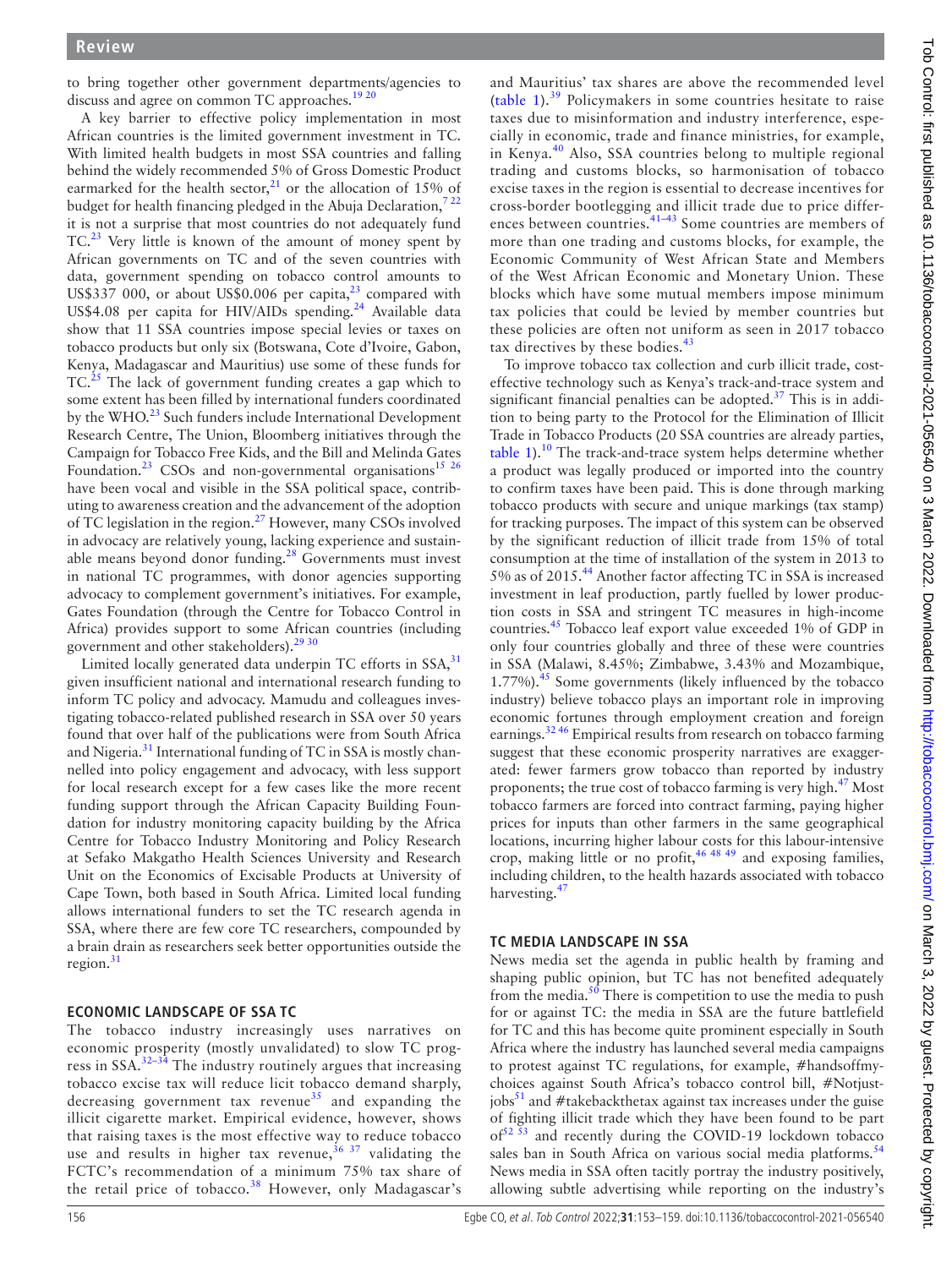corporate social responsibility activities.<sup>[15 50](#page-5-13)</sup> Media practitioners may be largely unaware of tobacco industry tactics due to how the industry ties their campaigns to issues that are of importance to a vast majority of the population like jobs and human rights. New media (social media and digital platforms) enable the industry to contravene country policies banning advertising, sponsorship and promotion: $55\frac{56}{10}$  the industry recruits social media influencers to promote their products and entice young people (the main consumers of new media content).<sup>[57](#page-5-43)</sup> Acknowledging the potential of media to drive TC agenda, some TC organisations, for example, in Nigeria, $15$  deliberately build relationships and media capacity to engage in TC in a timely, analytical and factual manner. The advent of new media has enabled advocates and governments to create their own 'spaces' to advance TC messaging to the populations in a timely and cost-friendly manner,<sup>[58](#page-5-44)</sup> for example, the #ProtectOurNext campaign in South Africa<sup>[59](#page-6-0)</sup> and Smoke Free Uganda project.<sup>60</sup> However, traditional and new media need to be more strategically used as TC resources in SSA.

## **Tobacco industry interference**

Industry interference remains one of the biggest challenges faced by TC in SSA.<sup>[9](#page-5-6)</sup> With the advantage of big capital to lobby governments officials<sup>[16 17](#page-5-14)</sup> and pay social influencers, the industry's promotional and political activities may be the single most significant vector of the tobacco epidemic in the region.<sup>61</sup> This situation is not peculiar to  $SSA$ ,<sup>61</sup> but weak TC governance and political will to make and implement comprehensive TC policies make this a bigger challenge in this region. The industry has become innovative in their strategies to expand the SSA market by introducing new tobacco and nicotine products to bypass current laws like the oral nicotine pouches introduced in some SSA countries like Kenya and Tanzania,  $6263$  bribing government officials<sup>16 17</sup> and leveraging on the COVID-19 pandemic to present themselves as positive contributors to society, $\frac{8}{3}$  $\frac{8}{3}$  $\frac{8}{3}$  making tobacco control advocates struggle to catch up with their tactics.

# **KEY PRIORITIES FOR TC IN SSA**

Given the challenges of TC in SSA, we highlight some key priorities for the region.

- 1. *Tobacco industry monitoring and countering:* industry monitoring must be stepped up to proactively counter industry activities to undermine TC in the region. Awareness raising on the harms of tobacco and nicotine products should be combined with informing the public about the industry's role in promoting nicotine addiction and their attempt to divert attention from prevention to 'harm reduction' in a region still at an early stage of the tobacco epidemic.<sup>64</sup>
- 2. *Regional and institutional cooperation:* more cooperation between subregional bodies to harmonise subregional tax policies, and between government, research institutions and CSOs in the region would enhance knowledge sharing and transfer, judicious use of scarce resources and prevent duplication of efforts. This is in line with the harmonisation of policies, including taxes and strategies on issues such as education, investment treaties, etc both at the African Union and within the African Continental Free Trade agreement, and would help create a win-win scenario for all countries and the region. International funders should also consider requiring some level of regional cooperation and knowledge transfer as a key performance area in their grants to countries, institutions and CSOs. This would meet the recommen-

dations of the WHO FCTC Articles 20 and 22 on international cooperation/collaboration.

3. *Cooperation among international funders:* international funders would use resources more effectively and efficiently with better cooperation rather than competition between organisations working in SSA. Some of the international funders work simultaneously in several of the same countries. While there is already some cooperation between international funders, more cooperation and better synergy among funders would ensure wider coverage of countries and better use of limited resources.

# **LIMITATIONS**

SSA is comprised of countries which are different in tobacco use prevalence and advancement in TC. In this paper, we have attempted to paint a picture of TC in SSA. In doing this, we acknowledge that it is practically impossible to write a paper which would capture all the details of TC, including key data needs by country within the region. Also, despite the progress recorded in some countries in the region, research and publications to document these successes are lacking. While research needs for LMICs that are applicable for the implementation of the WHO FCTC in SSA can be found elsewhere,  $65$  this paper gives a general description of the landscape of TC and makes recommendations which we believe are applicable, and would be beneficial to all countries if implemented irrespective of their progress in TC over the years.

# **CONCLUSION**

Despite substantial TC progress in SSA in the last 15 years, more must still be done to avert a tobacco epidemic in the region. Stakeholders' efforts in and outside SSA need synergy to achieve the desired effects and cover more bases in SSA.

# **What this paper adds**

- ► Sub-Saharan Africa (SSA) has the lowest smoking prevalence globally, but aggressive marketing activities by the tobacco industry, youthful population growth and weak political will to effectively implement comprehensive policies contribute to the projected highest relative increase in tobacco use by 2025.
- ► Commitment from government, better use of the media (traditional/new), regional cooperation, funding to generate local data through research, as well as more cooperation among international funding agencies and civil society organisations are needed to boost tobacco control in SSA.
- ► Harmonisation of subregional tax policies must be implemented to remove tax limits and maximise taxation as a Tobacco Control tool in SSA.

## **Twitter** Peter Magati [@magatipeter](https://twitter.com/magatipeter)

**Contributors** COE and OA-Y conceptualised the study. COE and PM drafted the initial manuscript. COE, PM, EW, LS, EO-D and OA-Y critically reviewed and revised the manuscript. All authors approved the final manuscript as submitted.

**Funding** This study was funded by South African Medical Research Council (NA).

**Competing interests** None declared.

**Patient consent for publication** Not required.

**Provenance and peer review** Commissioned; externally peer reviewed.

## **ORCID iDs**

Catherine O Egbe <http://orcid.org/0000-0001-5698-6866> Olalekan A Ayo-Yusuf <http://orcid.org/0000-0003-0689-7018>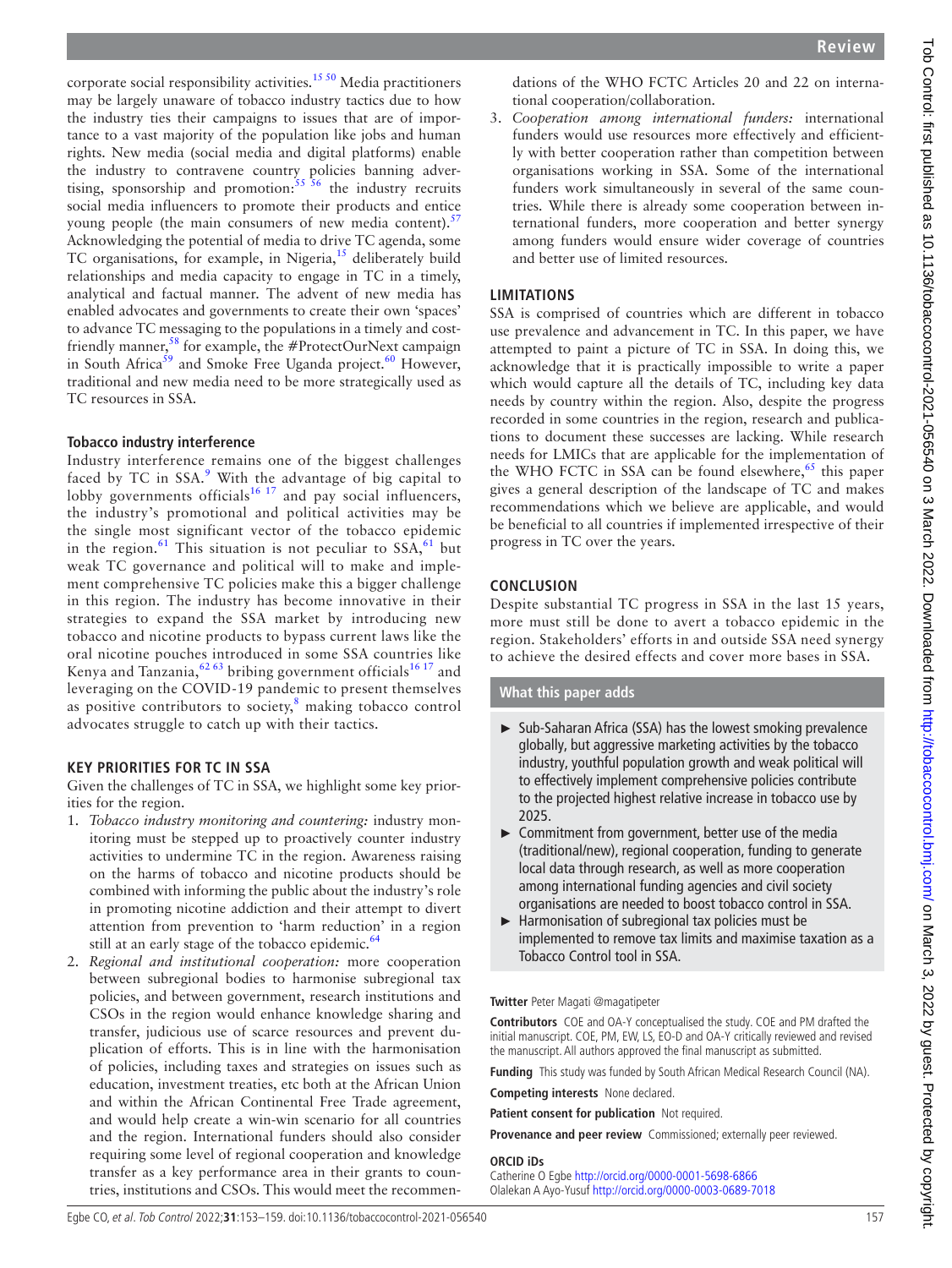# **REFERENCES**

- <span id="page-5-0"></span>Blecher E, Ross H. Tobacco use in Africa: tobacco control through prevention. Atlanta, GA: American Cancer Society, 2013.
- 2 Reitsma MB, Kendrick PJ, Ababneh E, et al. Spatial, temporal, and demographic patterns in prevalence of smoking tobacco use and attributable disease burden in 204 countries and territories, 1990-2019: a systematic analysis from the global burden of disease study 2019. [Lancet](http://dx.doi.org/10.1016/S0140-6736(21)01169-7) 2021;397:2337–60.
- <span id="page-5-1"></span>3 World Health Organization. WHO global report on trends in prevalence of tobacco smoking 2000-2025, 2019. Available: [https://www.who.int/publications/i/item/](https://www.who.int/publications/i/item/who-global-report-on-trends-in-prevalence-of-tobacco-use-2000-2025-third-edition) [who-global-report-on-trends-in-prevalence-of-tobacco-use-2000-2025-third-edition](https://www.who.int/publications/i/item/who-global-report-on-trends-in-prevalence-of-tobacco-use-2000-2025-third-edition)  [Accessed 4 April 2021].
- <span id="page-5-2"></span>4 Lutz W, KC S. Dimensions of global population projections: what do we know about future population trends and structures? *[Philos Trans R Soc Lond B Biol Sci](http://dx.doi.org/10.1098/rstb.2010.0133)* 2010;365:2779–91.
- 5 The World Bank. Population growth (annual %) Sub-Saharan Africa. Available: <https://data.worldbank.org/indicator/SP.POP.GROW?locations=ZG>[Accessed 4 April 2021].
- <span id="page-5-3"></span>6 Vellios N, Ross H, Perucic A-M. Trends in cigarette demand and supply in Africa. [PLoS](http://dx.doi.org/10.1371/journal.pone.0202467)  [One](http://dx.doi.org/10.1371/journal.pone.0202467) 2018;13:e0202467.
- <span id="page-5-4"></span>7 WHO Regional Office for Africa. State of health financing in the African region, 2013. Available: [https://www.afro.who.int/sites/default/files/2017-06/state-of-health](https://www.afro.who.int/sites/default/files/2017-06/state-of-health-financing-afro.pdf)[financing-afro.pdf](https://www.afro.who.int/sites/default/files/2017-06/state-of-health-financing-afro.pdf) [Accessed 17 August 2021].
- <span id="page-5-5"></span>8 Assunta M. Global Tobacco Industry Interference Index 2019. Bangkok, Thailand.: Global Center for Good Governance in Tobacco Control (GGTC), 2020.
- <span id="page-5-6"></span>9 Peer N. Current strategies are inadequate to curb the rise of tobacco use in Africa. [S](http://dx.doi.org/10.7196/SAMJ.2018.v108i7.12978)  [Afr Med J](http://dx.doi.org/10.7196/SAMJ.2018.v108i7.12978) 2018;108:551-6.
- <span id="page-5-7"></span>10 The United Nations Treaty Collection. 4. a protocol to eliminate illicit trade in tobacco products, 2021. Available: [https://treaties.un.org/Pages/ViewDetails.aspx?src=](https://treaties.un.org/Pages/ViewDetails.aspx?src=TREATY&mtdsg_no=IX-4-a&chapter=9&clang=_en) [TREATY&mtdsg\\_no=IX-4-a&chapter=9&clang=\\_en](https://treaties.un.org/Pages/ViewDetails.aspx?src=TREATY&mtdsg_no=IX-4-a&chapter=9&clang=_en) [Accessed 31 May 2021].
- <span id="page-5-8"></span>11 Campaign for Tobacco Free Kids. Tobacco control laws: policy factsheets, 2021. Available: <https://www.tobaccocontrollaws.org/legislation/factsheet/> [Accessed 20 April 2021].
- <span id="page-5-9"></span>12 Sanni S, Hongoro C, Ndinda C, et al. Assessment of the multi-sectoral approach to tobacco control policies in South Africa and Togo. [BMC Public Health](http://dx.doi.org/10.1186/s12889-018-5829-3) 2018;18:1-12.
- <span id="page-5-10"></span>13 Egbe CO, Bialous SA, Glantz S. Framework convention on tobacco control implementation in Nigeria: lessons for low- and middle-income countries. Nicotine [Tob Res](http://dx.doi.org/10.1093/ntr/nty069) 2019;21:1122–30.
- <span id="page-5-11"></span>14 STOP. South Africa, 2021. Available: <https://exposetobacco.org/country/south-africa/> [Accessed 8 August 2021].
- <span id="page-5-13"></span>15 Egbe CO, Bialous SA, Glantz S. Role of stakeholders in Nigeria's tobacco control journey after the FCTC: lessons for tobacco control advocacy in low-income and middle-income countries. [Tob Control](http://dx.doi.org/10.1136/tobaccocontrol-2018-054344) 2019;28:386–93.
- <span id="page-5-14"></span>16 Thamm M. SARS Wars: Massive data leak alleges British American Tobacco SA's role in bribery and corruption, 2016. Available: [https://www.dailymaverick.co.za/article/](https://www.dailymaverick.co.za/article/2016-08-16-sars-wars-massive-data-leak-alleges-british-american-tobacco-sas-role-in-bribery-and-corruption/) [2016-08-16-sars-wars-massive-data-leak-alleges-british-american-tobacco-sas-role](https://www.dailymaverick.co.za/article/2016-08-16-sars-wars-massive-data-leak-alleges-british-american-tobacco-sas-role-in-bribery-and-corruption/)[in-bribery-and-corruption/](https://www.dailymaverick.co.za/article/2016-08-16-sars-wars-massive-data-leak-alleges-british-american-tobacco-sas-role-in-bribery-and-corruption/) [Accessed 8 August 2021].
- <span id="page-5-15"></span>17 Bilton R. BBC Panorama: the secret bribes of big tobacco, 2015. Available: [https://](https://www.bbc.com/news/business-34964603) [www.bbc.com/news/business-34964603](https://www.bbc.com/news/business-34964603) [Accessed 8 August 2021].
- <span id="page-5-16"></span>18 Drope J, Lencucha R, Magati P, et al. Tobacco control governance in sub-Saharan Africa: implementing article 5.2 (a) of the World Health Organization framework convention on tobacco control. Paper presented at: UNDP and WHO FCTC Convention Secretariat: New York, NY, 2016.
- <span id="page-5-17"></span>19 Krech R. Working on the social determinants of health is central to public health. J [Public Health Pol](http://dx.doi.org/10.1057/jphp.2012.10) 2012;33:279–84.
- 20 Piccagli GA. Facilitating negotiation and mediation. In: Mastering public health: essential skills for effective practice. 313, 2011.
- <span id="page-5-18"></span>21 Mcintyre D, Meheus F, Røttingen J-A. What level of domestic government health expenditure should we aspire to for universal health coverage? Health Econ Policy [Law](http://dx.doi.org/10.1017/S1744133116000414) 2017;12:125–37.
- 22 WHO. The Abuja declaration: ten years on. Available: [https://www.who.int/](https://www.who.int/healthsystems/publications/Abuja10.pdf) [healthsystems/publications/Abuja10.pdf](https://www.who.int/healthsystems/publications/Abuja10.pdf) [Accessed 9 August 2021].
- <span id="page-5-19"></span>23 WHO Tobacco Free Initiative (TFI). Overview of tobacco control in Africa, 2021. Available: [https://apps.who.int/tobacco/control/capacity\\_building/africa/background/](https://apps.who.int/tobacco/control/capacity_building/africa/background/overview/en/index.html) [overview/en/index.html](https://apps.who.int/tobacco/control/capacity_building/africa/background/overview/en/index.html) [Accessed 10 April 2021].
- <span id="page-5-20"></span>24 Amico P, Aran C, Avila C. HIV spending as a share of total health expenditure: an analysis of regional variation in a multi-country study. [PLoS One](http://dx.doi.org/10.1371/journal.pone.0012997) 2010;5:e12997.
- <span id="page-5-21"></span>25 Campaign for Tobacco Free Kids. Strategic investment of tobacco tax revenue, 2020. Available: [https://www.tobaccofreekids.org/assets/global/pdfs/en/strategic\\_](https://www.tobaccofreekids.org/assets/global/pdfs/en/strategic_investment_tobacco_tax_revenue.pdf) [investment\\_tobacco\\_tax\\_revenue.pdf](https://www.tobaccofreekids.org/assets/global/pdfs/en/strategic_investment_tobacco_tax_revenue.pdf) [Accessed 19 August 2021].
- 26 Patterson AS, Gill E. Up in smoke? global tobacco control advocacy and local mobilization in Africa. [Int Aff](http://dx.doi.org/10.1093/ia/iiz102) 2019;95:1111–30.
- <span id="page-5-22"></span>27 Africa Tobacco Control Alliance. Achievements of ATCA, 2021. Available: [https://atca](https://atca-africa.org/en/about-us/achievements)[africa.org/en/about-us/achievements](https://atca-africa.org/en/about-us/achievements) [Accessed 11 April 2021].
- <span id="page-5-23"></span>28 Drope J. Tobacco control in Africa: People, politics and policies. London, UK: Anthem Press, 2011.
- <span id="page-5-24"></span>29 Center for Tobacco Control in Africa (CTCA). About us. Available: [https://ctc-africa.org/](https://ctc-africa.org/team/) [team/](https://ctc-africa.org/team/) [Accessed 27 October 2021].
- 30 Center for Tobacco Control in Africa (CTCA). A year in review: 2012 capacity building activities for Uganda, Kenya, Mauritania, South Africa and Angola, 2012. Available: [https://ctc-africa.org/a-year-in-review-2012-capacity-building-activities-for-uganda](https://ctc-africa.org/a-year-in-review-2012-capacity-building-activities-for-uganda-kenya-mauritania-south-africa-and-angola/)[kenya-mauritania-south-africa-and-angola/](https://ctc-africa.org/a-year-in-review-2012-capacity-building-activities-for-uganda-kenya-mauritania-south-africa-and-angola/) [Accessed 27 October 2021].
- <span id="page-5-25"></span>31 Mamudu HM, Subedi P, Alamin AE, et al. The progress of tobacco control research in sub-Saharan Africa in the past 50 years: a systematic review of the design and methods of the studies. [Int J Environ Res Public Health](http://dx.doi.org/10.3390/ijerph15122732) 2018;15:2732.
- <span id="page-5-26"></span>32 Drope J, Schluger NW. The tobacco atlas. Atlanta, GA: American cancer society, 2018.
- 33 Lencucha R, Reddy SK, Labonte R, et al. Global tobacco control and economic norms: an analysis of normative commitments in Kenya, Malawi and Zambia. Health Policy [Plan](http://dx.doi.org/10.1093/heapol/czy005) 2018;33:420–8.
- 34 Rubert SC. A most promising weed: a history of tobacco farming and labor in colonial Zimbabwe, 1890-1945. Vol 69. Ohio University Press, 1998.
- <span id="page-5-27"></span>35 Blecher E. Increasing tobacco taxes significantly will increase revenues. A Tobacconomics policy brief, 2018Tobacconomics, Health Policy Center, Institute for Health Research and Policy, University of Illinois at Chicago. Available: [www.](www.tobacconomics.org) [tobacconomics.org](www.tobacconomics.org)
- <span id="page-5-28"></span>36 International Agency for Research on Cancer. IARC handbooks on cancer prevention, tobacco control, volume 14: effectiveness of Tax and price policies for tobacco control, 2011. Available: <www.tobacconomics.org>
- <span id="page-5-33"></span>37 World Health Organisation. WHO technical manual on tobacco tax policy and administration, 2021. Available: [https://www.who.int/publications/i/item/](https://www.who.int/publications/i/item/9789240019188) [9789240019188](https://www.who.int/publications/i/item/9789240019188) [Accessed 30 May 2021].
- <span id="page-5-29"></span>38 World Health Organization. Who report on the global tobacco epidemic, 2015 – raising taxes on tobacco. Geneva, CH World Health Organization; 2015. [http://who.](http://who.int/tobacco/global_report/2015/en/) [int/tobacco/global\\_report/2015/en/](http://who.int/tobacco/global_report/2015/en/)
- <span id="page-5-12"></span>39 World Health Organization. WHO report on the global tobacco epidemic 2021: addressing new and emerging products. Geneva World Health Organization; 2021. [https://www.who.int/teams/health-promotion/tobacco-control/global-tobacco-report-](https://www.who.int/teams/health-promotion/tobacco-control/global-tobacco-report-2021)[2021](https://www.who.int/teams/health-promotion/tobacco-control/global-tobacco-report-2021) [Accessed 26 October 2021].
- <span id="page-5-30"></span>40 Jackson R. Tobacco industry accused of 'intimidation and interference' in Kenya, 2015. theguardian.com. Available: [https://www.theguardian.com/sustainable-business/](https://www.theguardian.com/sustainable-business/2015/mar/02/tobacco-industry-accused-intimidation-interference-kenya) [2015/mar/02/tobacco-industry-accused-intimidation-interference-kenya](https://www.theguardian.com/sustainable-business/2015/mar/02/tobacco-industry-accused-intimidation-interference-kenya)
- <span id="page-5-31"></span>41 Directive CIDIR.1.12.17 on the harmonization of excise duties on tobacco products in ECOWAS member states. Available: [http://ecotipa.ecowas.int/wp-content/uploads/](http://ecotipa.ecowas.int/wp-content/uploads/%202018/05/2-Excise-Duties-Harmnisation.pdf.)  [2018/05/2-Excise-Duties-Harmnisation.pdf.](http://ecotipa.ecowas.int/wp-content/uploads/%202018/05/2-Excise-Duties-Harmnisation.pdf.)
- 42 Santos-Paulino A, Thirlwall AP. The impact of trade liberalisation on exports, imports and the balance of payments of developing countries. *[Econ J](http://dx.doi.org/10.1111/j.0013-0133.2004.00187.x)* 2004;114:F50–72.
- <span id="page-5-32"></span>43 Tesche J, Van Walbeek C. Measuring the effects of the new ECOWAS and WAEMU tobacco excise tax directives. [Tob Control](http://dx.doi.org/10.1136/tobaccocontrol-2020-055843) 2021:30:668-74.
- <span id="page-5-34"></span>44 World Health Organization. WHO technical manual on tobacco Tax policy and administration, 2021. Available: [https://www.who.int/publications/i/item/](https://www.who.int/publications/i/item/9789240019188) [9789240019188](https://www.who.int/publications/i/item/9789240019188)
- <span id="page-5-35"></span>45 World Health Organization. Status of tobacco production and trade in Africa, 2021. Available: [https://cdn.who.int/media/docs/default-source/tobacco-hq/](https://cdn.who.int/media/docs/default-source/tobacco-hq/globalinfographic-web-feb11.pdf?sfvrsn=827aee77_5) [globalinfographic-web-feb11.pdf?sfvrsn=827aee77\\_5](https://cdn.who.int/media/docs/default-source/tobacco-hq/globalinfographic-web-feb11.pdf?sfvrsn=827aee77_5) [Accessed 30 August 2021].
- <span id="page-5-37"></span>46 Lencucha R, Drope J. How does tobacco growing impact advancement in demand reduction measures? [Tob Prev Cessat](http://dx.doi.org/10.18332/tpc/132596) 2021;7:1–4.
- <span id="page-5-36"></span>47 Court allows Malawian child farmer claims against British American tobacco and imperial to proceed, 2021. Available: [https://www.leighday.co.uk/latest-updates/](https://www.leighday.co.uk/latest-updates/news/2021-news/court-allows-malawian-child-farmer-claims-against-british-american-tobacco-and-imperial-to-proceed/) [news/2021-news/court-allows-malawian-child-farmer-claims-against-british](https://www.leighday.co.uk/latest-updates/news/2021-news/court-allows-malawian-child-farmer-claims-against-british-american-tobacco-and-imperial-to-proceed/)[american-tobacco-and-imperial-to-proceed/](https://www.leighday.co.uk/latest-updates/news/2021-news/court-allows-malawian-child-farmer-claims-against-british-american-tobacco-and-imperial-to-proceed/) [Accessed 17 August 2021].
- 48 Magati P, Lencucha R, Li Q, et al. Costs, contracts and the narrative of prosperity: an economic analysis of smallholder tobacco farming livelihoods in Kenya. [Tob Control](http://dx.doi.org/10.1136/tobaccocontrol-2017-054213) 2019;28:268–73.
- 49 Makoka D, Drope J, Appau A, et al. Costs, revenues and profits: an economic analysis of smallholder tobacco farmer livelihoods in Malawi. [Tob Control](http://dx.doi.org/10.1136/tobaccocontrol-2016-053022) 2017;26:634–40.
- <span id="page-5-38"></span>50 McDaniel PA, Cadman B, Malone RE. African media coverage of tobacco industry corporate social responsibility initiatives. [Glob Public Health](http://dx.doi.org/10.1080/17441692.2016.1149203) 2018;13:129-43.
- <span id="page-5-39"></span>51 Modjadji M, Cullinan K. Professionals co-opted to back tobacco giants, 2018. Available: [https://www.dailymaverick.co.za/article/2018-08-19-professionals-co](https://www.dailymaverick.co.za/article/2018-08-19-professionals-co-opted-to-back-tobacco-giants/)[opted-to-back-tobacco-giants/](https://www.dailymaverick.co.za/article/2018-08-19-professionals-co-opted-to-back-tobacco-giants/) [Accessed 17 August 2021].
- <span id="page-5-40"></span>52 Crosbie E, Defrank V, Egbe CO, et al. Tobacco supply and demand strategies used in African countries. [Bull World Health Organ](http://dx.doi.org/10.2471/BLT.20.266932) 2021;99:539
- 53 Snyckers T. Dirty tobacco: spies, lies and mega-profits. Cape Town: Tafelberg Publishers, 2020.
- <span id="page-5-41"></span>54 Lift the ban SA. Available: <https://www.facebook.com/pg/LiftTheBanSA/posts/> [Accessed 19 August 2021].
- <span id="page-5-42"></span>55 Freeman B. New media and tobacco control. [Tob Control](http://dx.doi.org/10.1136/tobaccocontrol-2011-050193) 2012;21:139.
- 56 Liang Y, Zheng X, Zeng DD, et al. Exploring how the tobacco industry presents and promotes itself in social media. [J Med Internet Res](http://dx.doi.org/10.2196/jmir.3665) 2015;17:e24.
- <span id="page-5-43"></span>57 Ayman T, Ameen T. The role of social media in influencing smoking among Youths. J Econ Bus Stud 2020;3:149.
- <span id="page-5-44"></span>58 Network of African Science Academies. Preventing a tobacco epidemic in Africa: a call for effective action to support health, social, and economic development: report of the Committee on the Negative Effects of Tobacco on Africa's Health, Economy, and Development., 2014. Available: [https://www.assaf.org.za/images/AfricaTobaccoCon](https://www.assaf.org.za/images/AfricaTobaccoControlReportFinal1.pdf) [trolReportFinal1.pdf](https://www.assaf.org.za/images/AfricaTobaccoControlReportFinal1.pdf) [Accessed 19 August 2021].